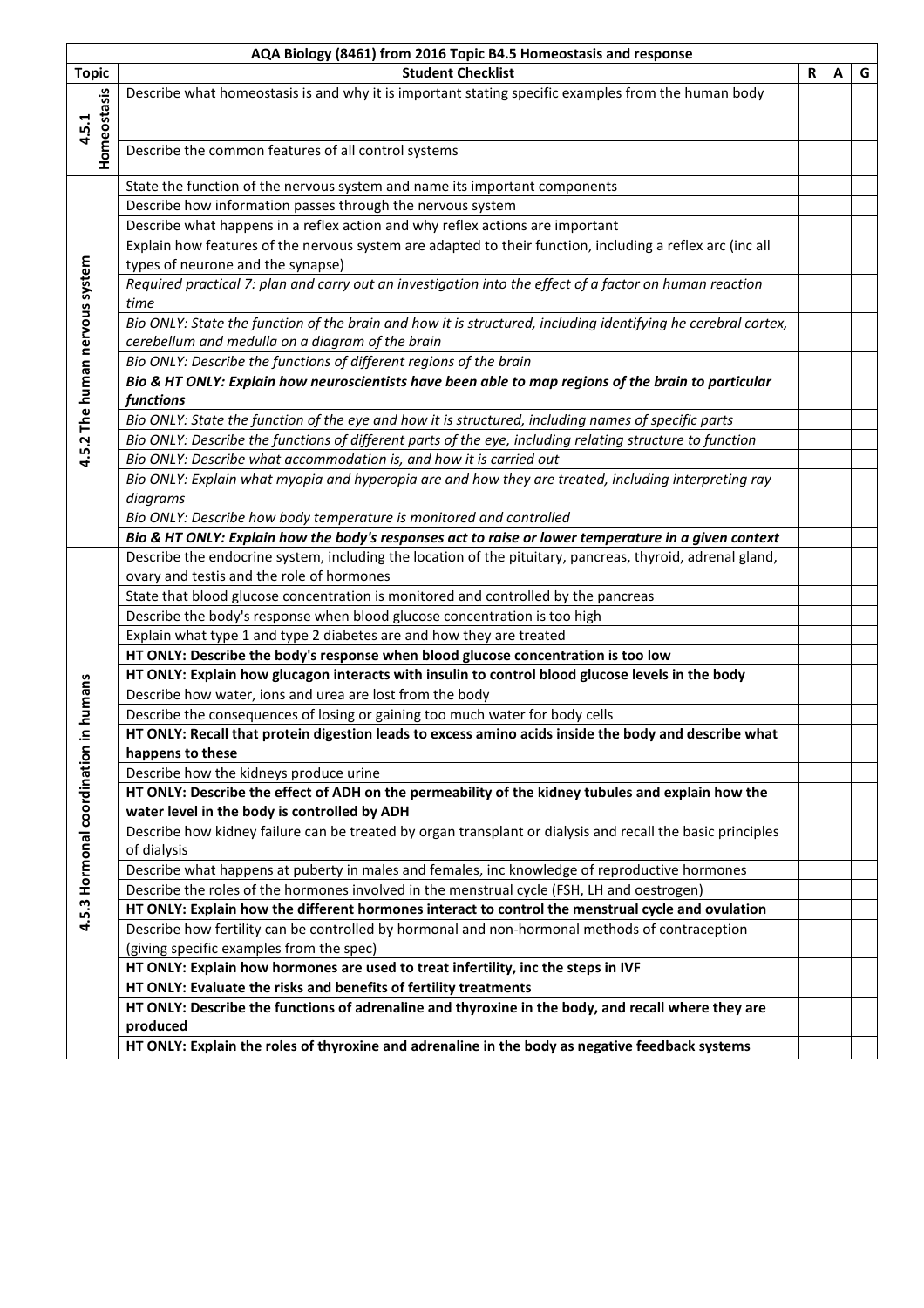| Plant<br>قع<br>ഥ | Bio ONLY: Describe hormone-linked plant responses, to include phototropism and gravitropism and the<br>role of auxin            |  |  |
|------------------|---------------------------------------------------------------------------------------------------------------------------------|--|--|
|                  | Bio & HT ONLY: Describe the functions of gibberellins and ethene in plants                                                      |  |  |
|                  | Required practical 8: investigate the effect of light or gravity on the growth of newly germinated seedling                     |  |  |
|                  | HT ONLY: Explain the use of plant growth hormones are used in agriculture and horticulture (auxins,<br>ethene and gibberellins) |  |  |
|                  |                                                                                                                                 |  |  |

|                               | AQA Biology (8461) from 2016 Topic B4.6 Inheritance, variation and evolution                                                      |   |   |   |  |  |
|-------------------------------|-----------------------------------------------------------------------------------------------------------------------------------|---|---|---|--|--|
| <b>Topic</b>                  | <b>Student Checklist</b>                                                                                                          | R | А | G |  |  |
|                               | Describe features of sexual and asexual reproduction                                                                              |   |   |   |  |  |
|                               | Describe what happens during meiosis and compare to mitosis                                                                       |   |   |   |  |  |
|                               | Describe what happens at fertilisation                                                                                            |   |   |   |  |  |
|                               | Bio ONLY: Explain advantages of sexual and asexual reproduction                                                                   |   |   |   |  |  |
|                               | Bio ONLY: Describe examples of organisms that reproduce both sexually and asexually (malarial                                     |   |   |   |  |  |
|                               | parasites, fungi, strawberry plants and daffodils)                                                                                |   |   |   |  |  |
|                               | Describe the structure of DNA and its role in storing genetic information inside the cell                                         |   |   |   |  |  |
|                               | Explain the term 'genome' and the importance of the human genome (specific examples from spec only)                               |   |   |   |  |  |
|                               | Bio ONLY: Describe the structure of DNA, including knowledge of nucleotide units                                                  |   |   |   |  |  |
|                               | Bio & HT ONLY: Explain complementary base pairing in DNA                                                                          |   |   |   |  |  |
|                               | Bio & HT ONLY: Explain the relationship between DNA bases (ATCG), amino acids and proteins                                        |   |   |   |  |  |
|                               | Bio & HT ONLY: Describe how proteins are synthesised on ribosomes, including protein folding and its                              |   |   |   |  |  |
|                               | importance for protein function                                                                                                   |   |   |   |  |  |
|                               | Bio & HT ONLY: Explain what mutations are, and the possible effects of mutations                                                  |   |   |   |  |  |
| 4.6.1 Reproduction            | Bio & HT ONLY: Explain what non-coding parts of DNA are, and why they are important                                               |   |   |   |  |  |
|                               | Describe how characteristics are controlled by one or more genes, including examples                                              |   |   |   |  |  |
|                               | Explain important genetic terms: gamete, chromosome, gene, allele, genotype, phenotype, dominant,                                 |   |   |   |  |  |
|                               | recessive, homozygous and heterozygous                                                                                            |   |   |   |  |  |
|                               | Explain and use Punnet square diagrams, genetic crosses and family trees                                                          |   |   |   |  |  |
|                               | HT ONLY: Construct Punnet square diagrams to predict the outcomes of a monohybrid cross                                           |   |   |   |  |  |
|                               | Describe cystic fibrosis and polydactyly as examples of inherited disorders                                                       |   |   |   |  |  |
|                               | Evaluate social, economic and ethical issues concerning embryo screening when given appropriate                                   |   |   |   |  |  |
|                               | information                                                                                                                       |   |   |   |  |  |
|                               | Describe how the chromosomes are arranged in human body cells, including the function of the sex                                  |   |   |   |  |  |
|                               | chromosomes                                                                                                                       |   |   |   |  |  |
|                               | Explain how sex is determined and carry out a genetic cross to show sex inheritance                                               |   |   |   |  |  |
|                               | Describe what variation is and how it can be caused within a population                                                           |   |   |   |  |  |
|                               | Describe mutations and explain their influence on phenotype and changes in a species                                              |   |   |   |  |  |
|                               | Explain the theory of evolution by natural selection                                                                              |   |   |   |  |  |
|                               | Describe how new species can be formed                                                                                            |   |   |   |  |  |
|                               | Describe what selective breeding is                                                                                               |   |   |   |  |  |
|                               | Explain the process of selective breeding, including examples of desired characteristics and risks                                |   |   |   |  |  |
|                               | associated with selective breeding                                                                                                |   |   |   |  |  |
|                               | Describe what genetic engineering is, including examples, and how it is carried out                                               |   |   |   |  |  |
|                               | Explain some benefits, risks and concerns related to genetic engineering                                                          |   |   |   |  |  |
| 4.6.2 Variation and evolution | HT ONLY: Explain the process of genetic engineering, to include knowledge of enzymes and vectors                                  |   |   |   |  |  |
|                               | Bio ONLY: Describe different cloning techniques, to include: tissue culture, cuttings, embryo transplants                         |   |   |   |  |  |
|                               | and adult cell cloning<br>Bio ONLY: Describe the ideas proposed by Darwin in his theory of natural selection and explain why this |   |   |   |  |  |
| development of<br>4.6.3 The   | theory was only gradually accepted                                                                                                |   |   |   |  |  |
|                               | Bio ONLY: Describe other inheritance-based theories that existed (apart from the theory of natural                                |   |   |   |  |  |
|                               | selection), and the problems with these theories                                                                                  |   |   |   |  |  |
|                               | Bio ONLY: Describe the work of Alfred Russel Wallace                                                                              |   |   |   |  |  |
|                               | Bio ONLY: Explain how new species can be formed                                                                                   |   |   |   |  |  |
|                               |                                                                                                                                   |   |   |   |  |  |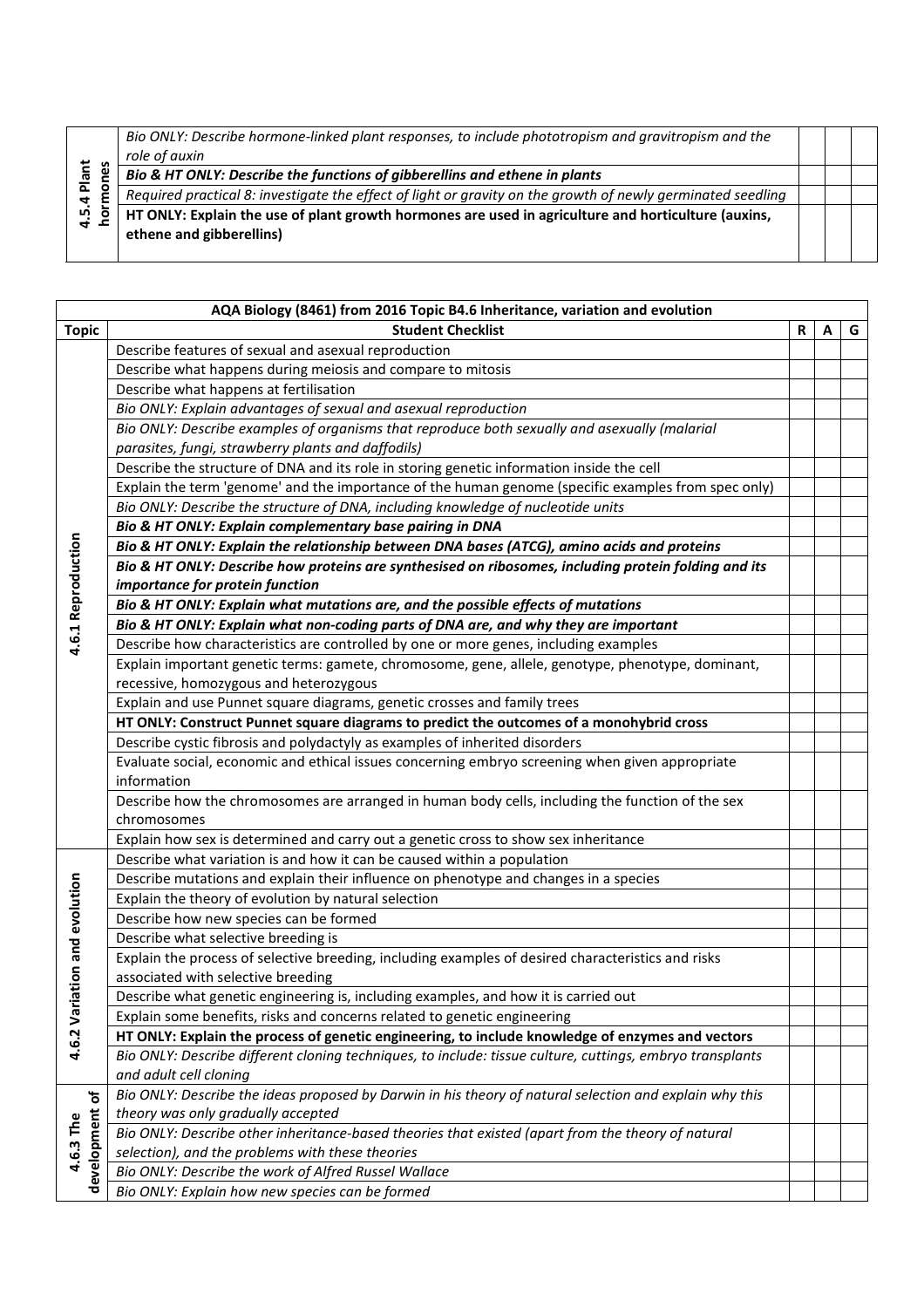|                             | Bio ONLY: Describe how our understanding of genetics has developed over time, to include knowledge of<br>Mendel                           |  |  |
|-----------------------------|-------------------------------------------------------------------------------------------------------------------------------------------|--|--|
|                             | Describe some sources of evidence for evolution                                                                                           |  |  |
|                             | Describe what fossils are, how they are formed and what we can learn from them                                                            |  |  |
|                             | Explain why there are few traces of the early life forms, and the consequences of this in terms of our<br>understanding of how life began |  |  |
|                             | Describe some of the causes of extinction                                                                                                 |  |  |
|                             | Describe how antibiotic-resistant strains of bacteria can arise and spread (inc MRSA)                                                     |  |  |
|                             | Describe how the emergence of antibiotic-resistant bacteria can be reduced and controlled, to include                                     |  |  |
|                             | the limitations of antibiotic development                                                                                                 |  |  |
|                             | Describe how organisms are named and classified in the Linnaean system                                                                    |  |  |
| Classification<br><u>مې</u> | Explain how scientific advances have led to the proposal of new models of classification, inc three-<br>domain system                     |  |  |
|                             | Describe and interpret evolutionary trees                                                                                                 |  |  |